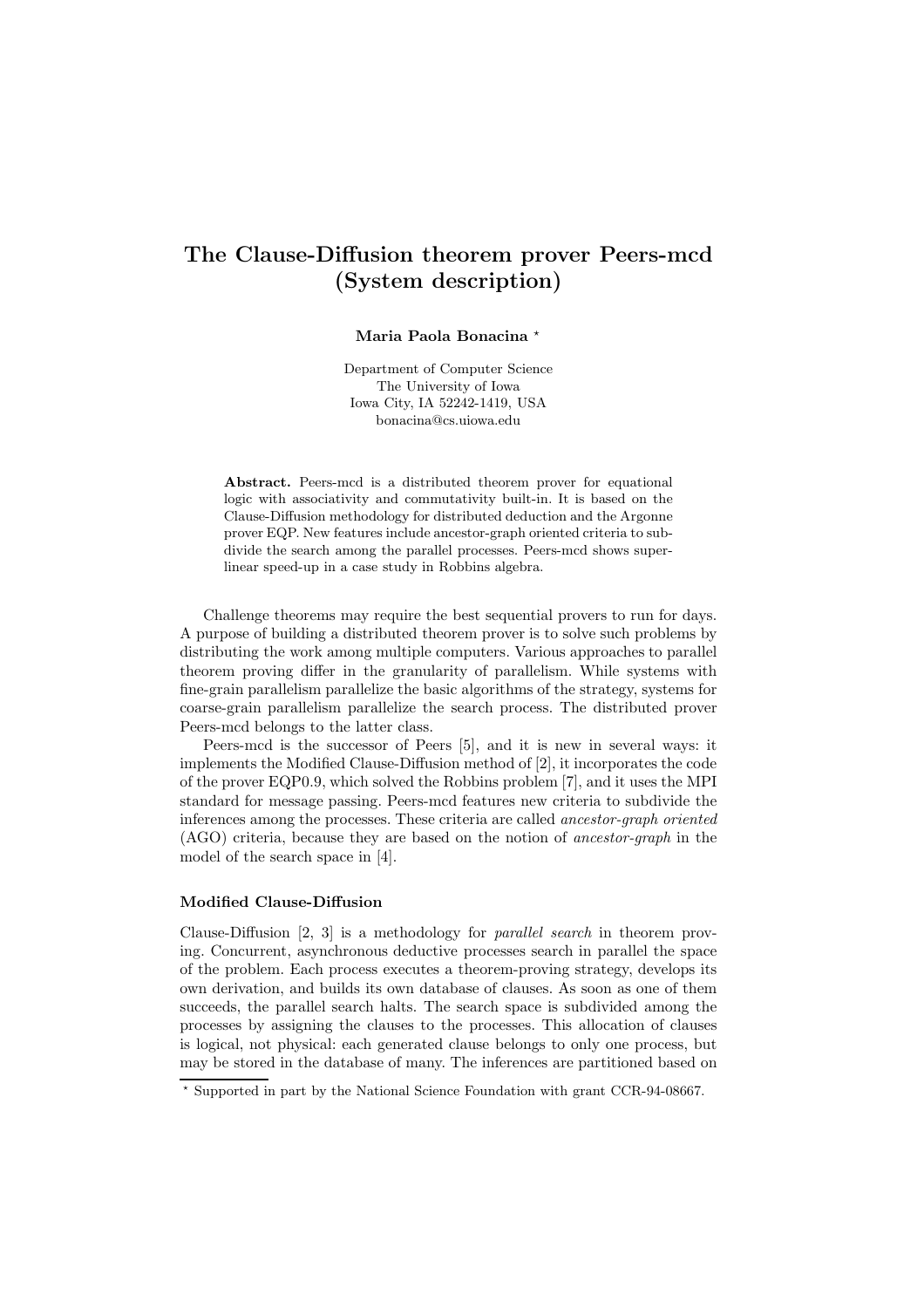the ownership of clauses. In order to preserve completeness, the processes communicate clauses by message-passing. Specific characteristics of Modified Clause-Diffusion include the following. First, it subdivides both expansion inferences and backward-contraction inferences. The latter is done without preventing or delaying the deletion of redundant clauses. The advantages include less duplication, and uniform treatment of all clauses, regardless of whether they were generated by expansion or backward contraction. Second, communication is done in such a way that both purposes (preserving completeness and assigning the clauses to the processes) are achieved by one form of communication (broadcasting clauses as inference messages). As a consequence, fewer messages are generated, there is only one type of message, and all processes can use the clauses sooner. Third, the naming scheme (the mechanism for the unambiguous identification of clauses across the network) guarantees that the successful process can reconstruct the global proof based on local information.

#### The AGO criteria

A key component of a Clause-Diffusion strategy is the allocation criterion to assign clauses to processes. The simplest criterion is rotate, which picks process  $p+1 \mod N$ , if there are N processes and p was chosen last. The ancestor-graph oriented criteria allocate a clause based on information in its ancestor-graph. Assume that the search space is represented as a search graph with vertices labelled by clauses and arcs representing the inferences. Given a generated clause  $\varphi$ , its ancestor-graph is obtained by proceeding backward from  $\varphi$ , e.g., if  $\varphi$  is generated from  $\psi_1$  and  $\psi_2$ , its ancestor-graph has  $\varphi$  as root and the ancestor-graphs of  $\psi_1$ and  $\psi_2$  as subgraphs. The data structures in EQP already contain information on the ancestors, for the purpose of proof reconstruction (the generated proof is the ancestor-graph of the empty clause). Thus the AGO criteria use information that is kept by the prover anyway, with no significant additional work. The motivation for working with ancestor-graphs is the following. If the parallel processes search the same part of the space, parallel search may not help. Thus, a goal of an allocation criterion is to limit the overlap of the parallel searches. The ancestor-graphs of generated clauses represent the available information on the search space during the derivation. Therefore, the AGO criteria use this information to reduce the overlap.

The AGO criteria parents and majority work as follows. The parents criterion is based on the intuition that clauses which have the same parents should be assigned to the same process. The idea is that clauses which have the same parents are spatially close in the search graph. If we assign such clauses to different processes, we may increase their overlap. Given a clause  $\varphi$ , the parents criterion takes the identifiers of the parents of  $\varphi$  and feeds them into a function f, which returns the number of the process  $\varphi$  should be assigned to. Since f is a function (unique image), all clauses with same parents receive the same process. The criterion is parametric with respect to f.

The majority criterion is also based on an intuitive notion of proximity in the search space. Rather than considering proximity between clauses, it considers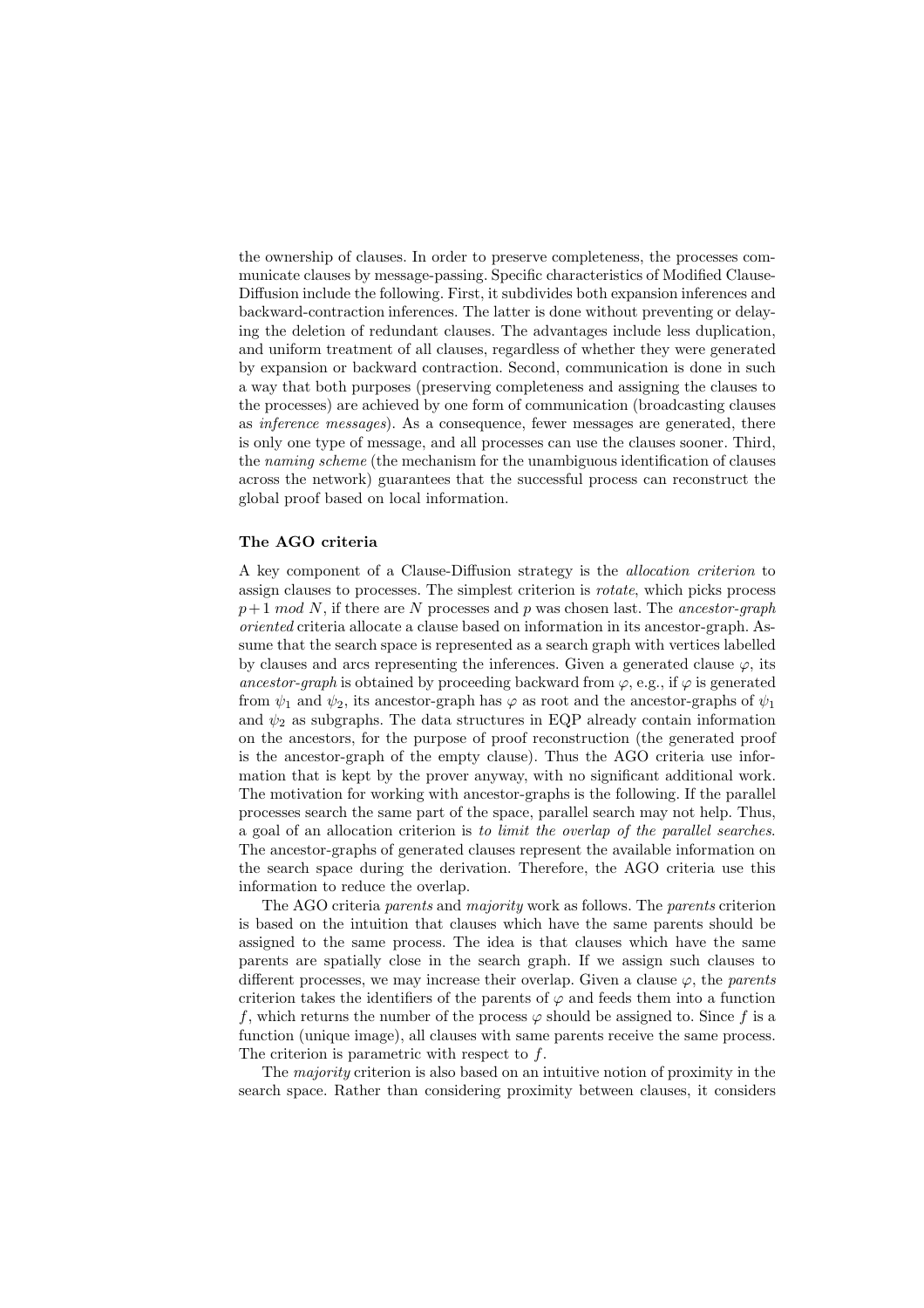proximity between clauses and processes. A clause  $\varphi$  should be assigned to a process which is active near  $\varphi$ . Another choice could augment the overlap of the processes. Since what is known of the search space around  $\varphi$  is its ancestorgraph, the criterion looks for a process whose search overlaps the most with the ancestor-graph of  $\varphi$ . Therefore,  $\varphi$  is assigned to a process which owns a majority of its ancestors.

#### Experiments

The experiments were executed on a local area network of workstations (HP 715 with 64M), where each process of Peers-mcd runs on a separate workstation. The times in the following tables are *average wall-clock times*, expressed in seconds, for different formulations of a lemma in Robbins algebra.

EQP implements several strategies for AC-completion. The following tables refer to the strategies start-n-pair and basic-n-pair of [6]. "Start" means that the strategy uses (AC)-paramodulation, (AC)-simplification, subsumption and deletion by weight. "Basic" is the same as "start," with basic paramodulation [1, 8] in place of paramodulation. "Pair" means that the search plan works by the pair algorithm: it selects a pair of equations, performs all inferences between them, and repeats. The "n" in start-n-pair and basic-n-pair means that the pairs to be selected are sorted by increasing length (best-first search).

A Robbins algebra is presented by the axiom  $n(n(x + y) + n(x + n(y))) = x$ , where + is AC. A well-known lemma [9] is to prove that the condition  $\exists x \exists y \ x +$  $y = x$  implies the Huntington axiom (H)  $n(n(x) + y) + n(n(y) + n(x)) = x$ . (An algebra which satisfies H is Boolean.) Either Otter or EQP can prove that H follows from  $\exists x \ x + x = x$  in less than 20 sec. Thus, the problem reduces to show that  $\exists x \exists y \ x+y=x$  implies  $\exists x \ x+x=x$ . In [6], EQP0.9 finds a proof after 4400 sec with *start-n-pair* (best "start" strategy), and after 1902 with *basic-n-pair* (best result), using  $max-weight = 30$ . Peers-mcd can do the problem in 522 sec with six nodes, strategy *start-n-pair*, the AGO criterion *parents*, and the same max-weight. The speed-up with respect to EQP0.9 is 7 and the efficiency is 1.2:

| Strategy              | $ Criterion EQP0.9 1-Peers 2-Peers 4-Peers 6-Peers $ |      |      |      |      |      |
|-----------------------|------------------------------------------------------|------|------|------|------|------|
| start-n-pair          | rotate                                               | 3705 | 3953 | 1349 | 1340 | 1631 |
| start-n-pair parents  |                                                      | 3705 | 3953 | 933  | 915  | 522  |
| start-n-pair majority |                                                      | 3705 | 3953 | 997  | 1043 | 1187 |

With the *basic-n-pair* strategy, 6-Peers marks average wall-clock time 551 with the AGO criterion parents. The average wall-clock time of EQP0.9 is 1661, so that the speed-up is 3, with efficiency 0.5. A more general target theorem is  $\exists y \forall x \ x + y = x$ . With this formulation, it is sufficient to employ only two nodes to succeed in 485 sec, by using the AGO criterion majority. The speed-up with respect to EQP0.9 is 7.5, with efficiency 3.7:

| Strategy              | $\lfloor \text{Criterion} \rfloor$ EQP0.9 1-Peers 2-Peers |      |      |      |
|-----------------------|-----------------------------------------------------------|------|------|------|
| start-n-pair          | rotate                                                    | 3649 | 3809 | 2220 |
| start-n-pair parents  |                                                           | 3649 | 3809 | 1591 |
| start-n-pair majority |                                                           | 3649 | 3809 | 485  |